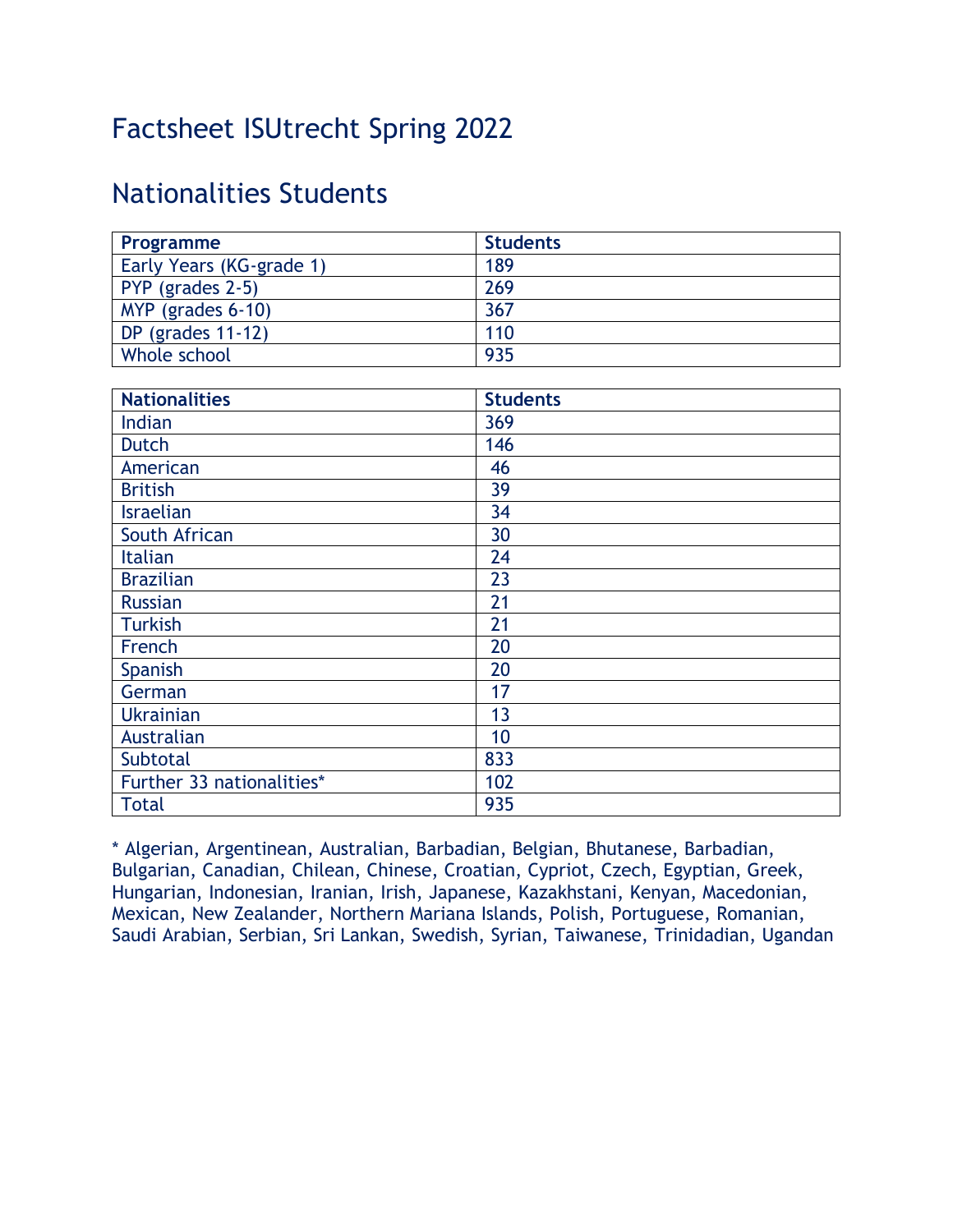| <b>Nationality</b> | <b>Students</b> |
|--------------------|-----------------|
| Double Nationality | - -             |

Of Which:

| <b>Dutch</b>                | 27  |
|-----------------------------|-----|
| American                    | 13  |
| French                      | 12  |
| <b>British</b>              | Q   |
| Moroccan                    | Q   |
| South-African               | q   |
| <b>Brazilian</b>            | 8   |
| German                      |     |
| Italian                     |     |
| <b>Sub Total</b>            | 101 |
| Other second nationalities* | 72  |

\*Algerian, Argentinean, Belgian, Bolivian, Canadian, Chinese, Greek, Hungarian, Indian, Irish, Israelian, Japanese, Lebanese, Lithuanian, New Zealander, Pakistani, Papua New Guinean, Polish, Portuguese, Russian, Serbian, Slovak, South-Korean, Spanish, Swiss, Thai, Trinidadian, Turkish, Venezuelan

### Nationalities Staff

| <b>Nationality</b>           | <b>Staff</b> |
|------------------------------|--------------|
| <b>Dutch</b>                 | 36           |
| American                     | 15           |
| <b>British</b>               | 14           |
| South-African                | 12           |
| Spanish                      | 12           |
| <b>Greek</b>                 | 6            |
| Irish                        |              |
| Indian                       | 4            |
| Staff from other countries** | 35           |
| <b>Total staff</b>           | 138          |

\*\* Australia, Belgium, Bolivia, Brazil, Canada, Chile, France, Indonesia, Ireland, Israel, Italy, Kenya, Malta, Mexico, Morocco, Norway, Pakistan, Palestine, Romania, Singapore, South-Korea, Syria, Thailand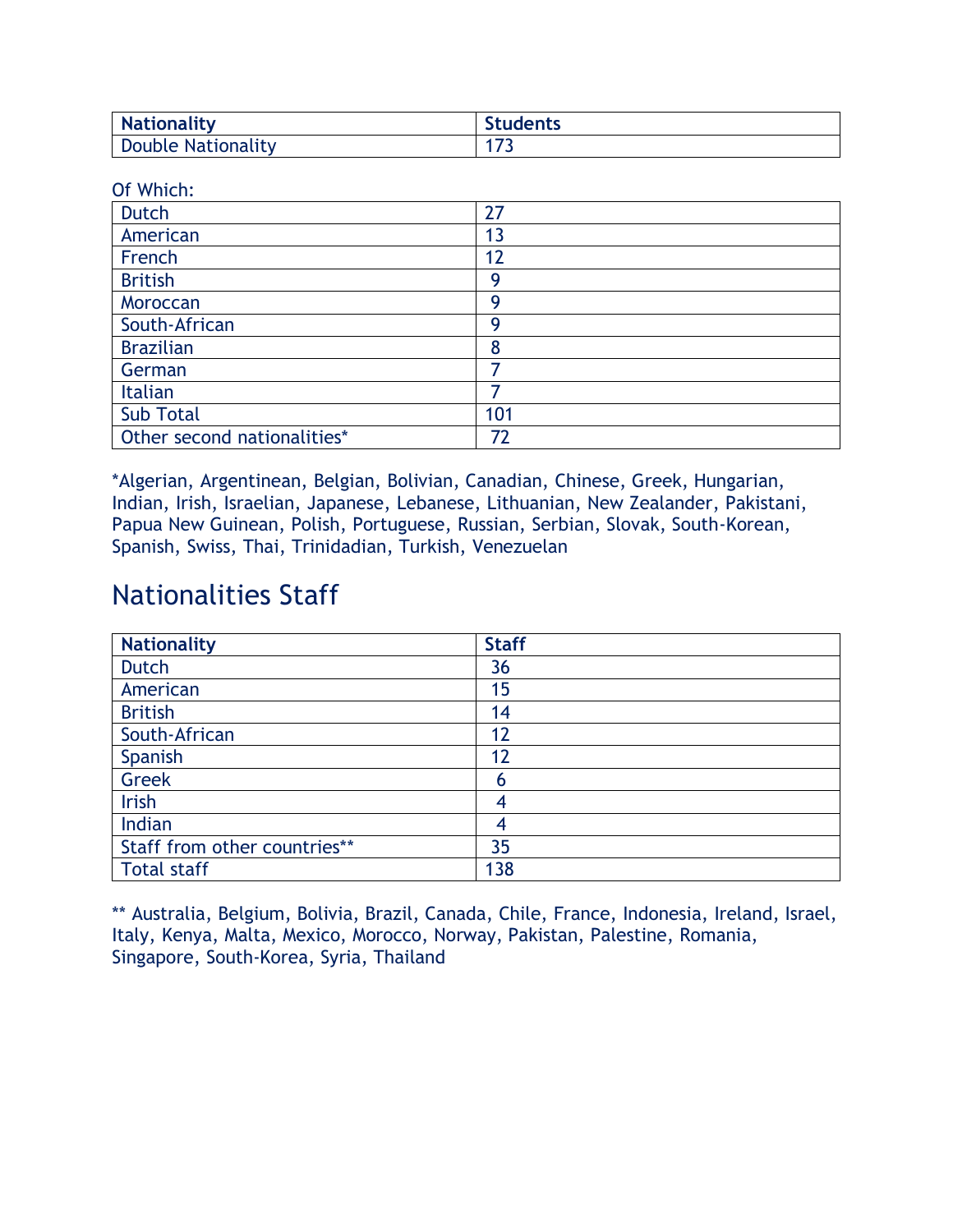## Where do our school families live?

| <b>City</b>                 | <b>Students</b> |
|-----------------------------|-----------------|
| <b>Utrecht</b>              | 705             |
| Vleuten/De Meern            | 46              |
| Nieuwegein                  | 46              |
| Maarssen                    | 18              |
| Houten                      | 11              |
| Driebergen/Zeist            | 11              |
| <b>IJsselstein</b>          | 10              |
| Amersfoort                  |                 |
| Students living elsewhere** | 81              |
| Total number of students    | 935             |

\* Almere, Amstelveen, Amsterdam, Bilthoven, Bosch en Duin, Bunnik, Bilthoven, Culemborg, De Bilt, Diemen, Doorn, Driebergen, Haarlem, Harmelen, Hilversum, Huizen, Kockengen, Laren, Leiden, Loenen a/d Vecht, Maarn, Meteren, Oud-Zuilen, Soest, Tiel, Uithoorn, Vianen, Voorthuizen, Wijk bij Duurstede, Woudenberg

Image 1, Utrecht Overview (the bubble points to ISUtrecht)

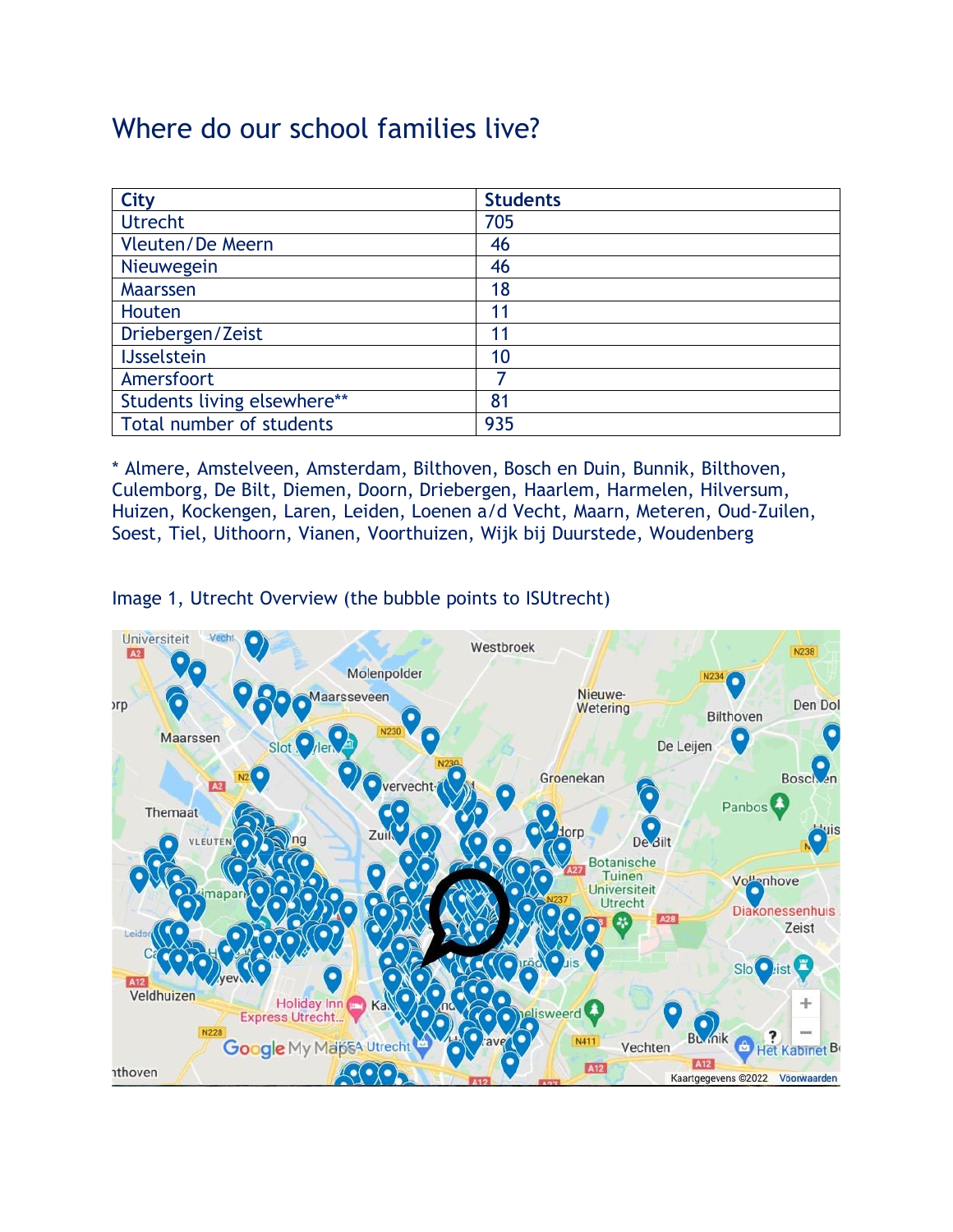

Image 2, Utrecht North (Overvecht) Norht-East (Tuinwijk/Voordorp) and city centre.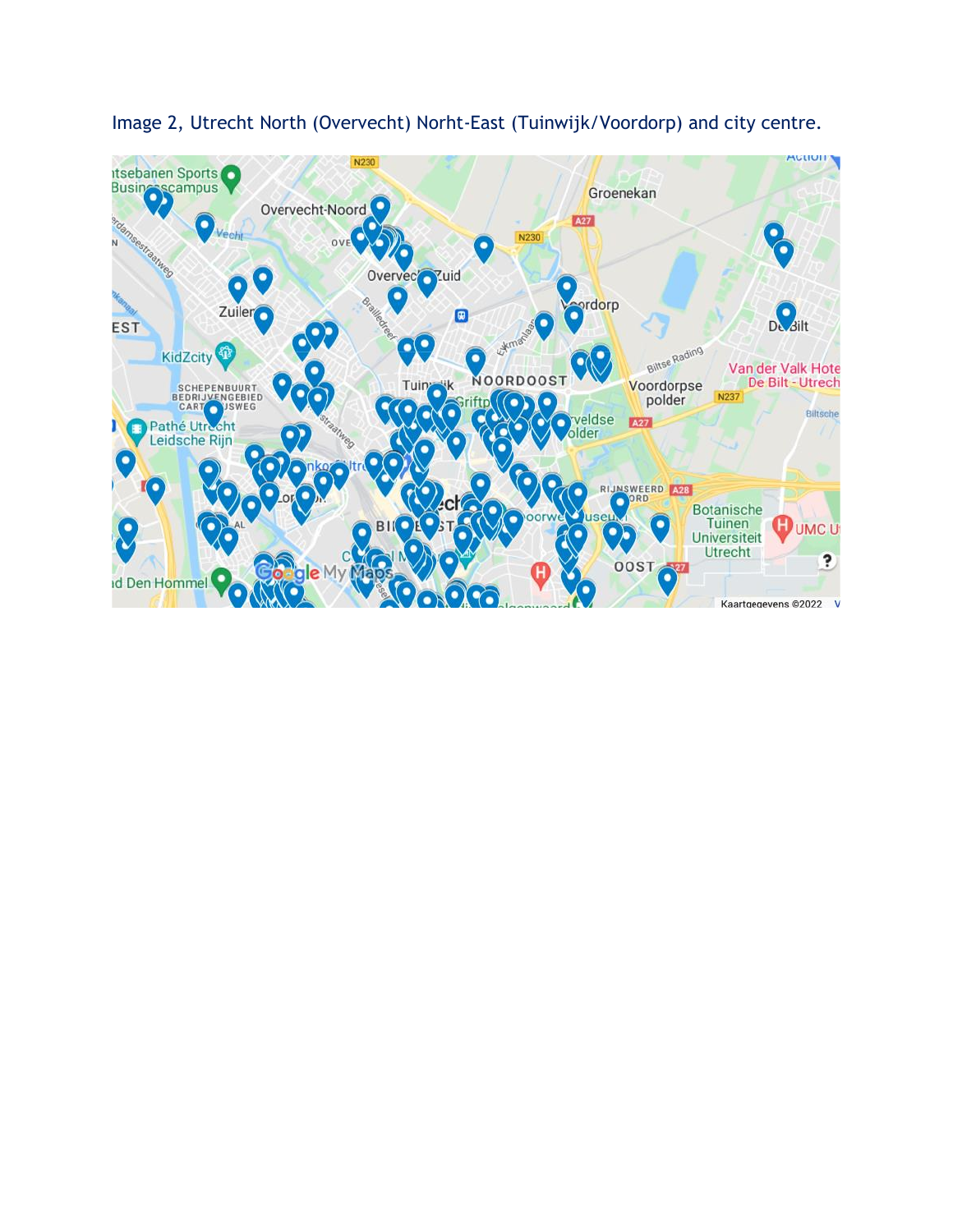

#### Image 3, Leidsche Rijn, Vleuten, De Meern